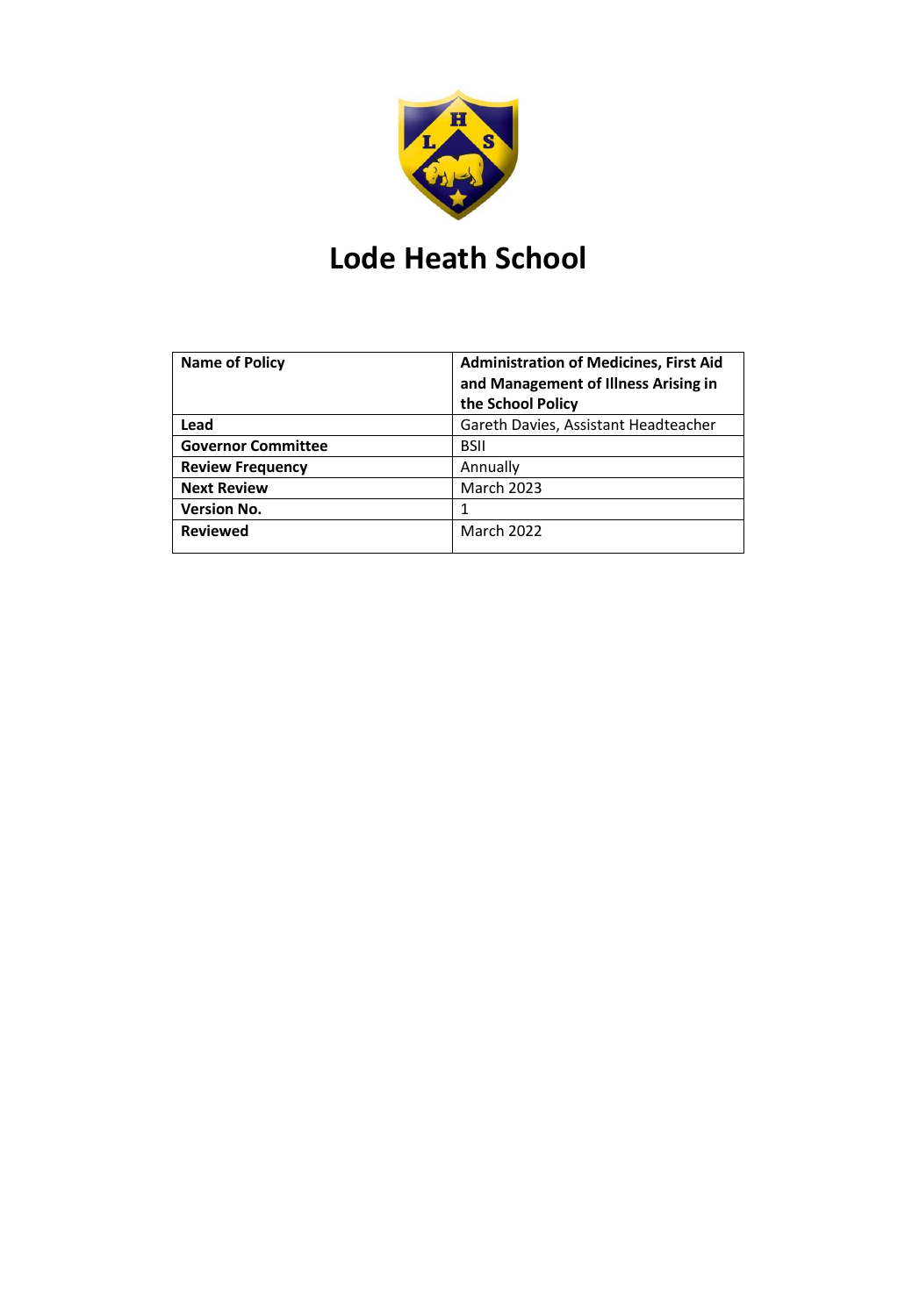# Administration of Medicines, First Aid and management of illness arising in the school

## Objectives

- To clarify the procedures in place at Lode Heath for the safe administration of medicines.
- To reinforce the procedures which must be followed regarding the referral to the pastoral office, decision taking and contact with parents/carers.
- To outline the process followed by staff in the event of the need to administer First Aid or responding to illness.

#### Statement of Position

The school is an educational institution and its primary focus is not that of health care. This is rightly the duty of parents and health care professionals. However, the school recognises its obligations towards safeguarding the health and well-being of its pupils which includes the management of illness arising in school and situations in which First Aid needs to be administered.

#### The Administration of Medicines

Where necessary, the school is prepared to administer medication to pupils providing the following criteria are met by parents:

- Appropriate written permission is received from parents and carers to administer named medication.
- The medication should be provided by parents/carers.
- The medication should be in its original packaging clearly labelled with its name, the name of the child, their date of birth and administration instructions.
- The medication should be delivered to the school pastoral office who are responsible for its safe storage.
- Pupils are responsible for going to the pastoral office at the appropriate time(s) to take their medication.
- Only designated staff should dispense medication, although exceptions are granted for SLT, pastoral staff or in the event of a trip, the trip leader or their nominated staff.
- Medication should be taken by pupils in front of the person dispensing it and their name and date/time noted to record, that this has been done.

•

## **NB**

Paracetamol is dispensed when appropriate to pupils of 12 years and over and whose parents have given permission via the Medical Information Consent form prior to admission to the school.

#### Storage of Medication

- All medication is placed in envelopes which are marked with name, medication and dispensing requirements.
- All medication is housed in a lockable drawer or cupboard with the exception of medicines which require refrigeration. These are held in marked boxes in the Pastoral Office which is locked when the staff are not available (this is rare during the school day).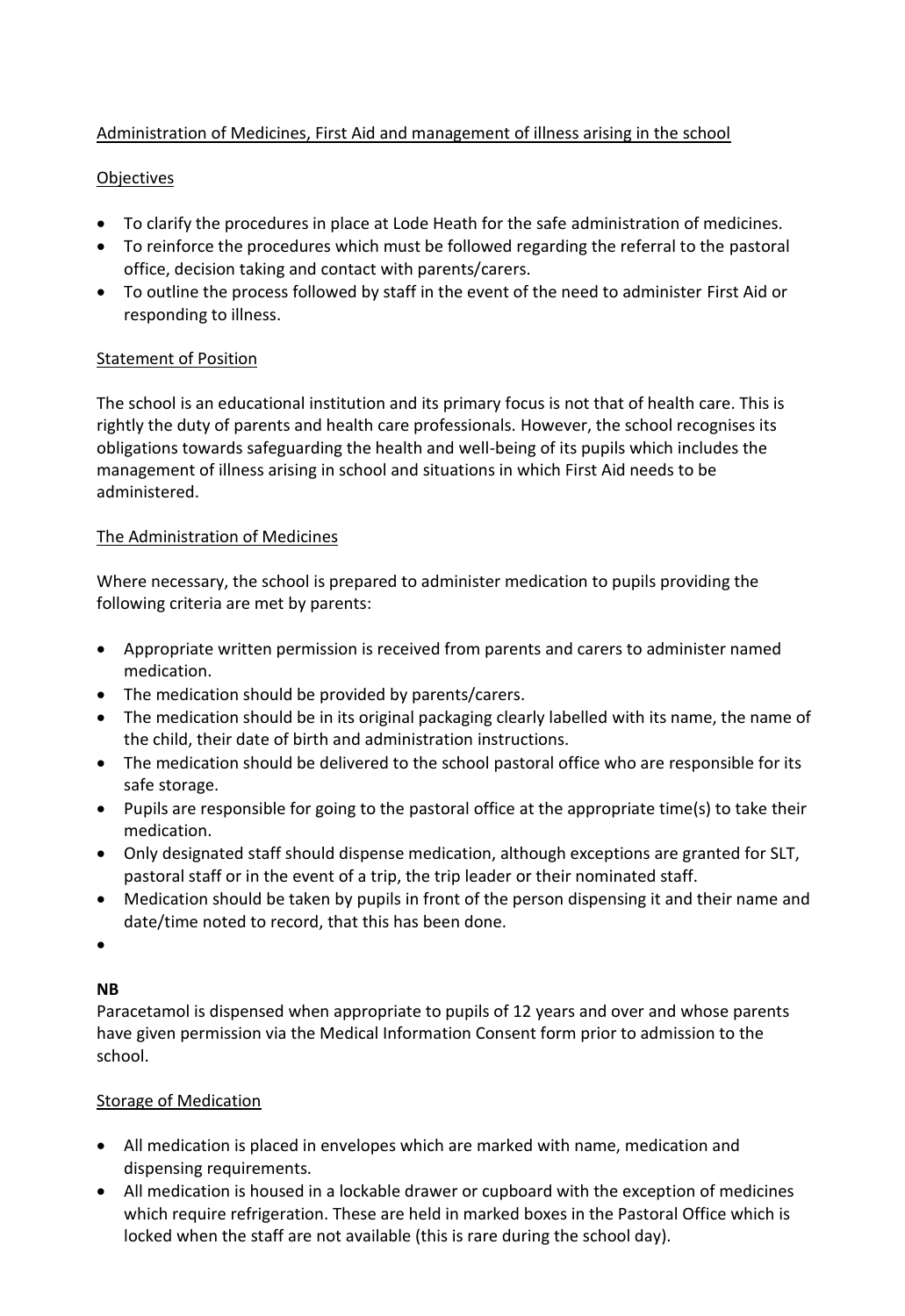- Emergency medications (usually for those who have a care plan) are held in an unlocked filing cabinet in the Pastoral Office which those pupils who have medication stored there know about and have free access to.
- Medical care plans are to be affixed to the medications box/bundle for each student

#### **NB**

- Staff at Lode Heath are not prepared to accept the responsibility of administering rectal medication and parents of children suffering severe epilepsy or similar conditions must seek an alternative in the event of an emergency situation arising in school.
- Expired, unclear and medicines for which there is no further use will be returned to parents.

#### First Aid Boxes

The school holds 5 First Aid Boxes and a notice giving the location of these is displayed in the Staffroom, communicated via staff induction and annual health and safety briefings. (See Appendix).

The responsibility for keeping first aid boxes lies with those who hold them in liaison with the designated first aider.

#### **Epipens**

Emergency Epipens are held in the Emergency drawer in the pastoral office but main responsibility for carrying these lies with the pupil.

#### Inhalers

Inhalers are usually carried by the pupil but spares can be housed with other medicines provided that previously outlined conditions for the holding and dispensing of medicines are met.

#### First Aid

At the time of writing the school has twelve staff with current first aid certificates. If the pastoral first aiders are unavailable Reception staff will call upon another qualified First Aider to respond to the incident. The additional staff are largely in the key curriculum areas of PE, Design Technology and Science so that they can be immediately on hand should the need arise. Priority will be given to accessing the injury and if necessary summoning medical help prior to contacting parents.

Where a student receives a head injury, their parents are to be informed and the student is to be provided with an 'NHS Head Injury Advice Sheet'. (CS45385) Copies also available via the internet.

#### Managing Illness

Starting from the premise that parents know their children best, if a child presents as ill early in the school day, their parent having taken the decision that he/she was fit for school, every effort will be made to encourage him/her to return to their lessons. However, if it is clear that the child is unfit for school, the pastoral office will contact the parents of the child with a view to making arrangements for him/her to go home. Parents should be aware that they will be contacted in the order in which they are listed on the school's information system. Parents should note that in the case of split families this means that the absent parent is unlikely to be informed that their child has been sent home ill. As a school our primary concern is the welfare of the child and we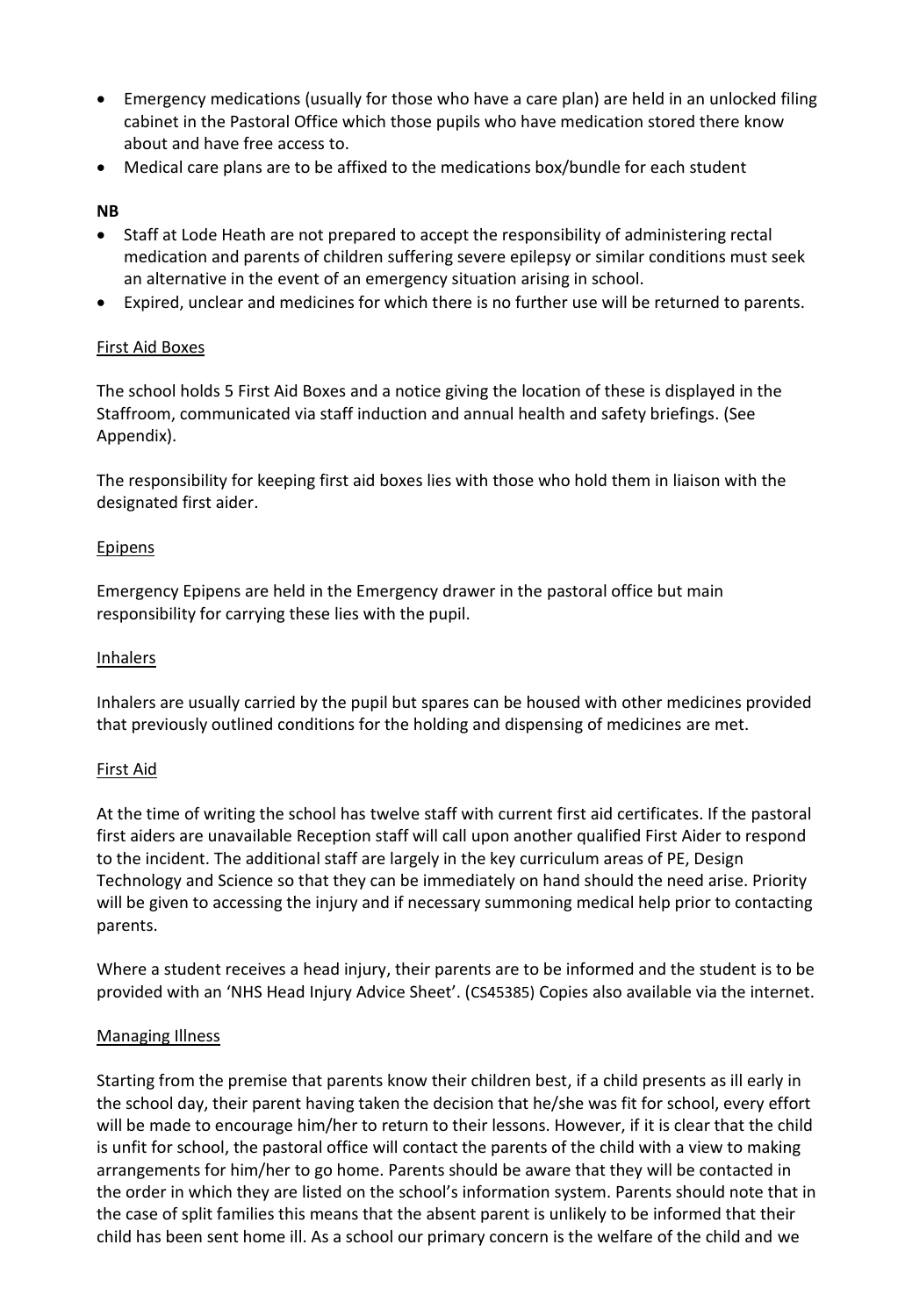will cooperate with the arrangements for collection or transfer home given to us by the parent with whom the child is resident.

All children who leave the premises must sign out at reception and be issued with a pass prior to leaving the building.

Children who feel unwell during the course of the school day must speak to their teacher who will complete a yellow referral slip which they will present to the pastoral office. Staff will access the pupil presenting as unwell and make a judgement as to the best course of action i.e. send home after contacting parents, time out/treatment, pain-relief and/ or return to class.

Children who have a recognised medical condition who present as unwell should at no point be left outside a classroom or asked to report to the pastoral office on their own. This is particularly pertinent in the case of those suffering from epilepsy or asthma.

Children who try to circumvent the referral and decision system will be challenged. It is the view of the school that the pastoral staff are in the best position to make an informed judgement and attempts to avoid or challenge this judgement are inappropriate and leave the system open to abuse.

#### Care Plans

Pupils who suffer from serious medical conditions which may require emergency medical attention will be subject to a Care Plan. These are completed by the School Nurse on entry to the school and reviewed annually. Details of care plans are held in the pastoral office and copies are available for staff reference in the staff network drive.